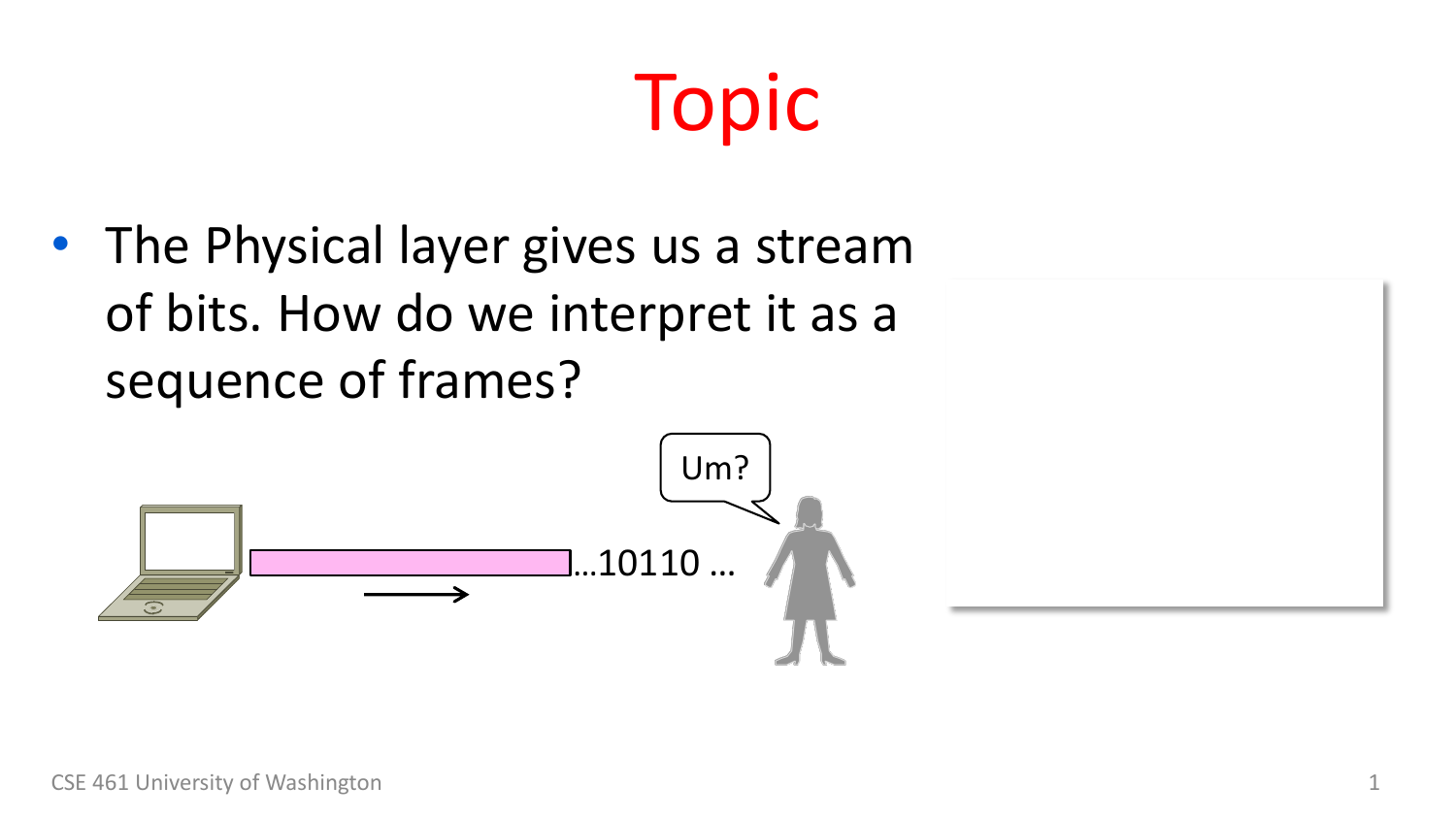# Framing Methods

- We'll look at:
	- Byte count (motivation)»
	- Byte stuffing »
	- Bit stuffing »
- In practice, the physical layer often helps to identify frame boundaries
	- E.g., Ethernet, 802.11

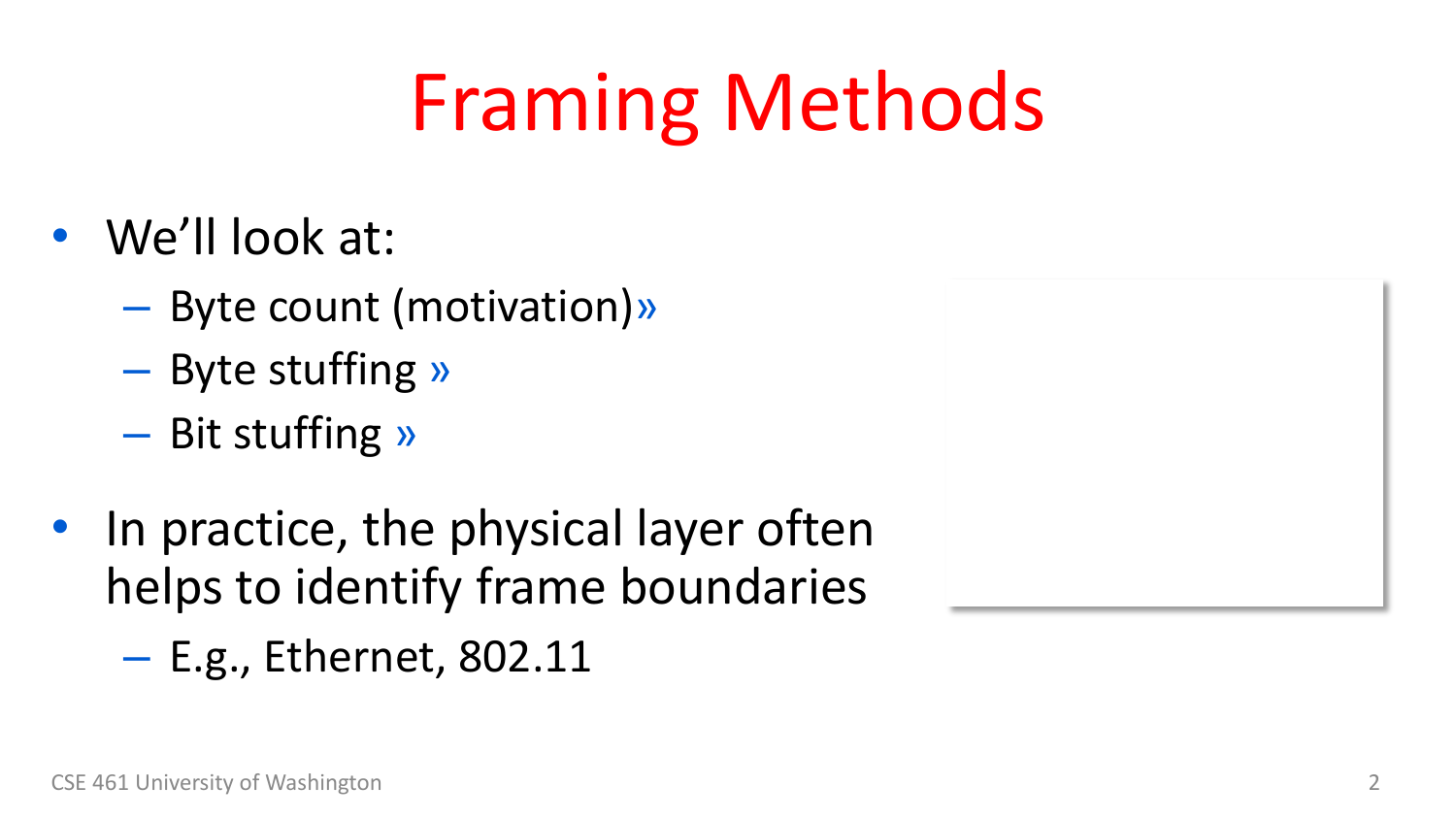### Byte Count

- First try:
	- Let's start each frame with a length field!
	- It's simple, and hopefully good enough …

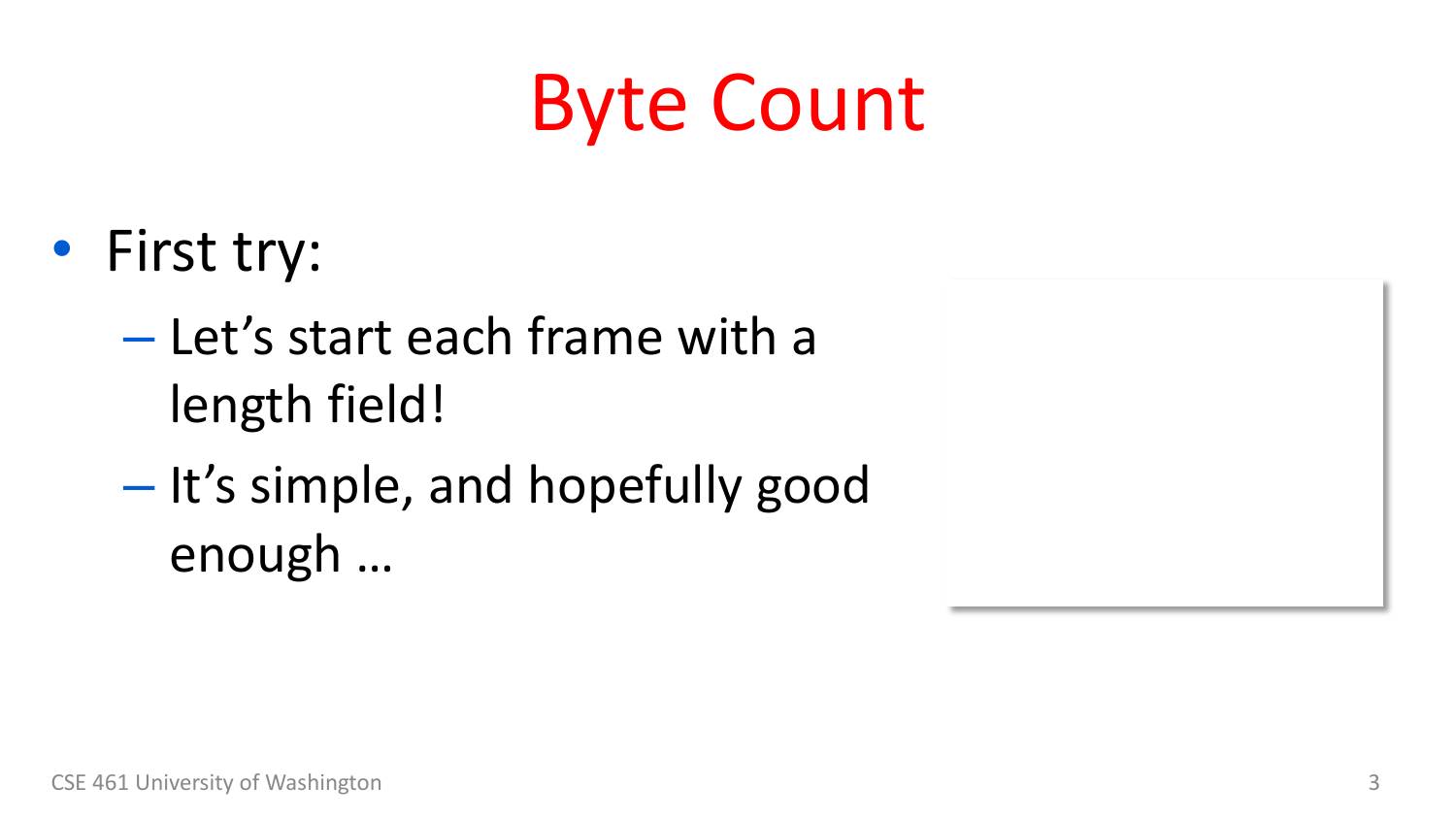### Byte Count (2)



#### • How well do you think it works?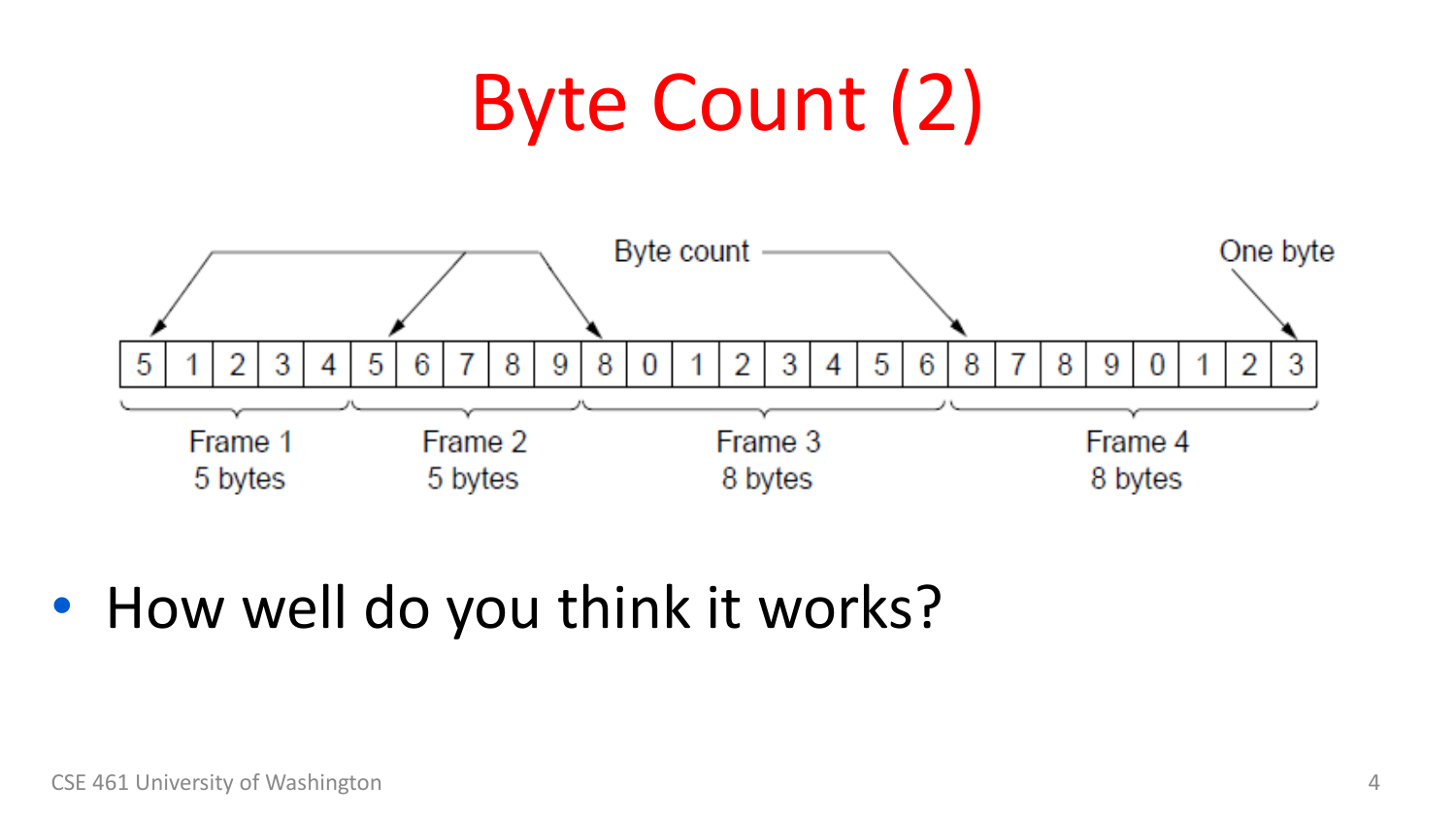### Byte Count (3)

- Difficult to re-synchronize after framing error
	- Want a way to scan for a start of frame

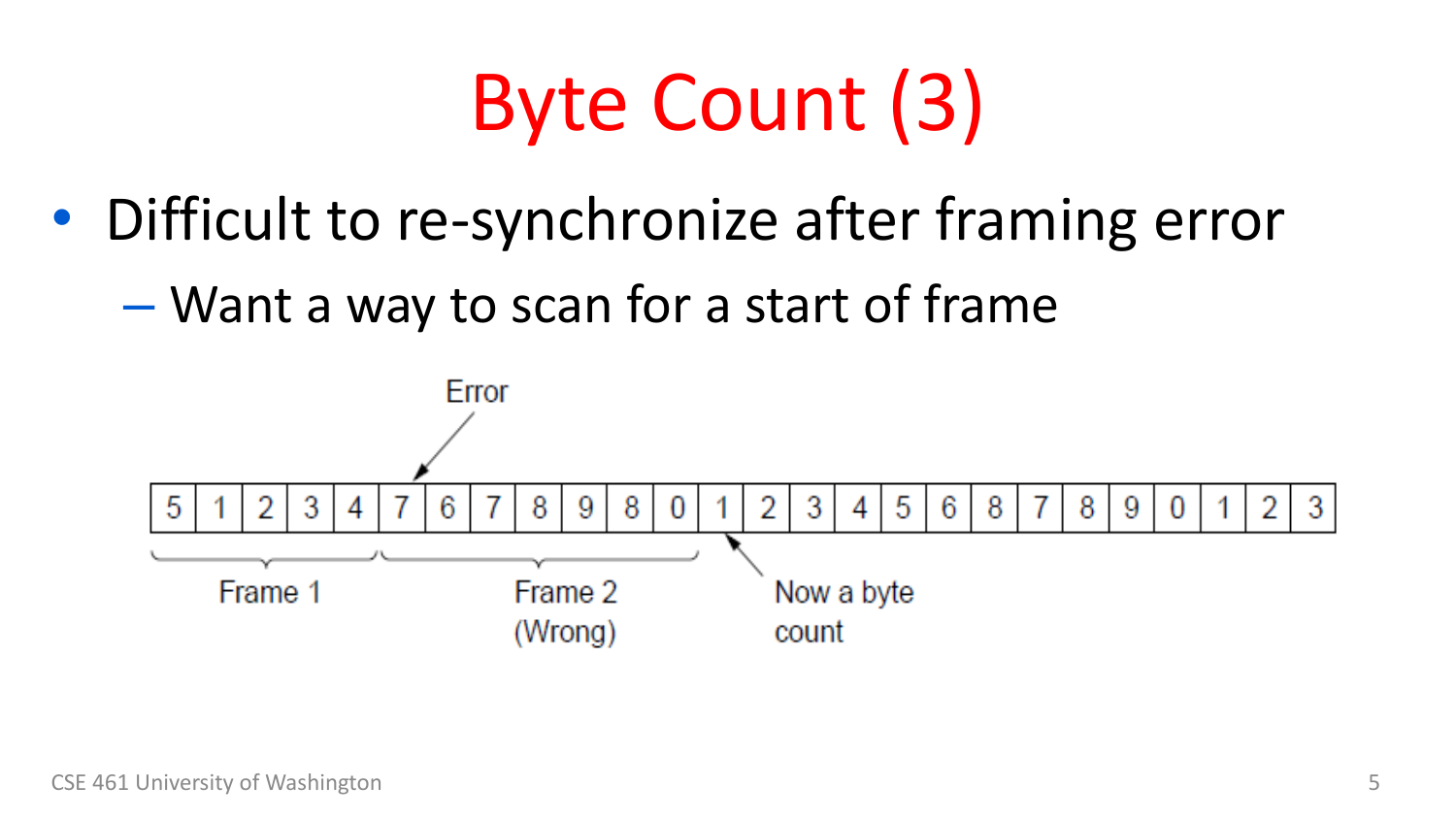## Byte Stuffing

- Better idea:
	- Have a special flag byte value that means start/end of frame
	- Replace ("stuff") the flag inside the frame with an escape code
	- Complication: have to escape the escape code too!

|  | <b>FLAG</b> Header | Payload field | Trailer | <b>FLAG</b> |
|--|--------------------|---------------|---------|-------------|
|--|--------------------|---------------|---------|-------------|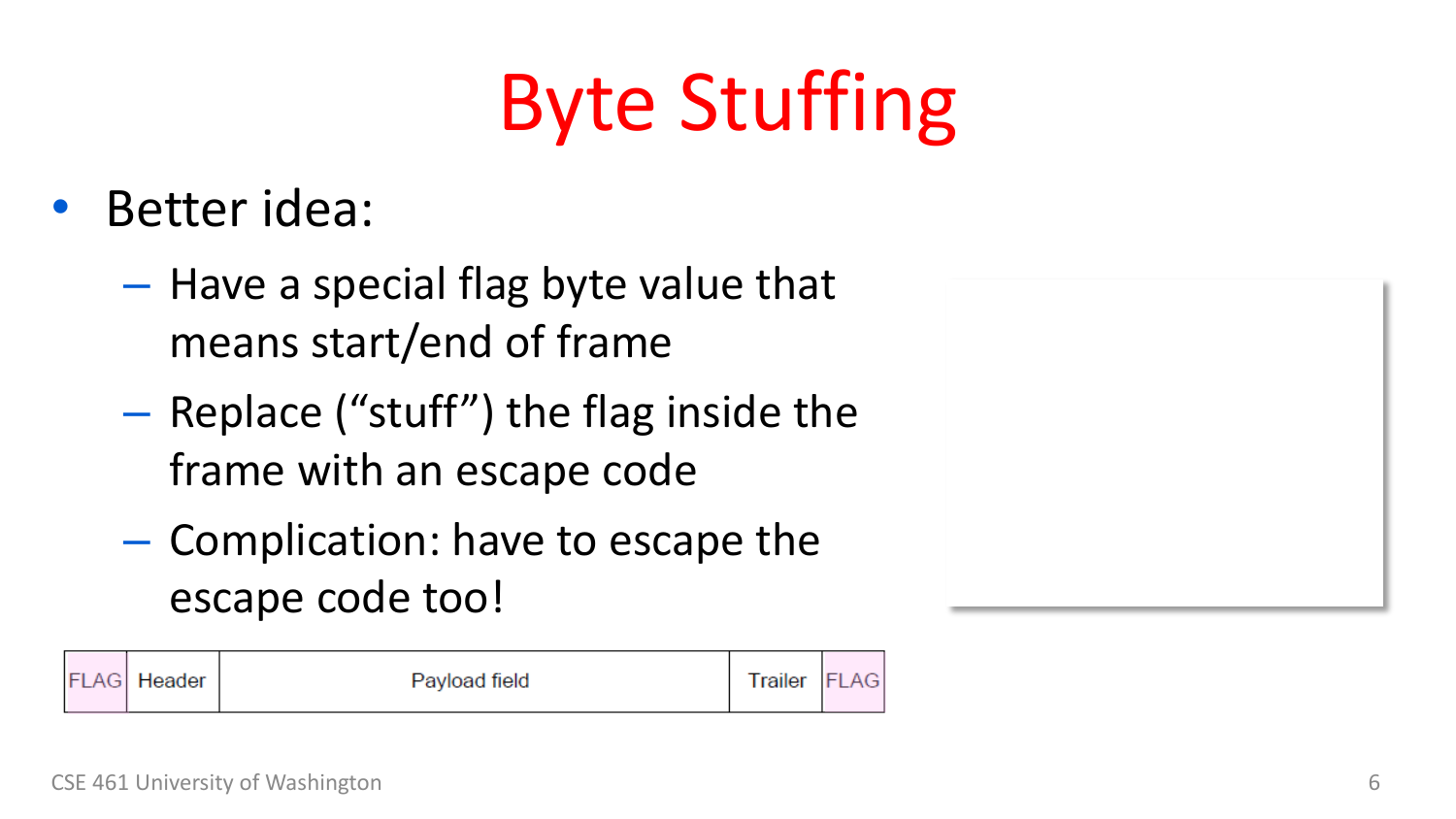### Byte Stuffing (2)

- Rules:
	- Replace each FLAG in data with ESC FLAG
	- Replace each ESC in data with ESC ESC

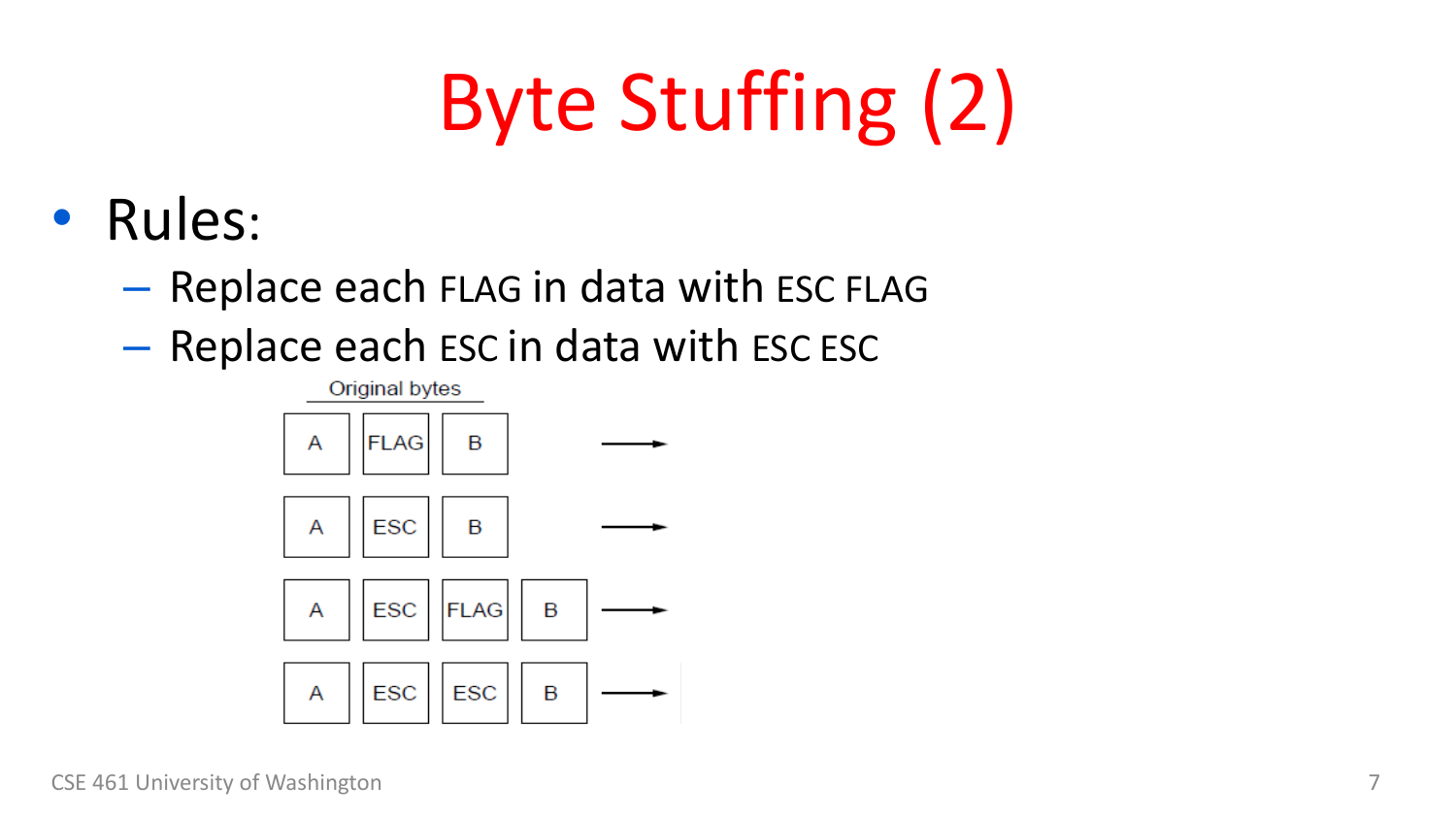### Byte Stuffing (3)

• Now any unescaped FLAG is the start/end of a frame

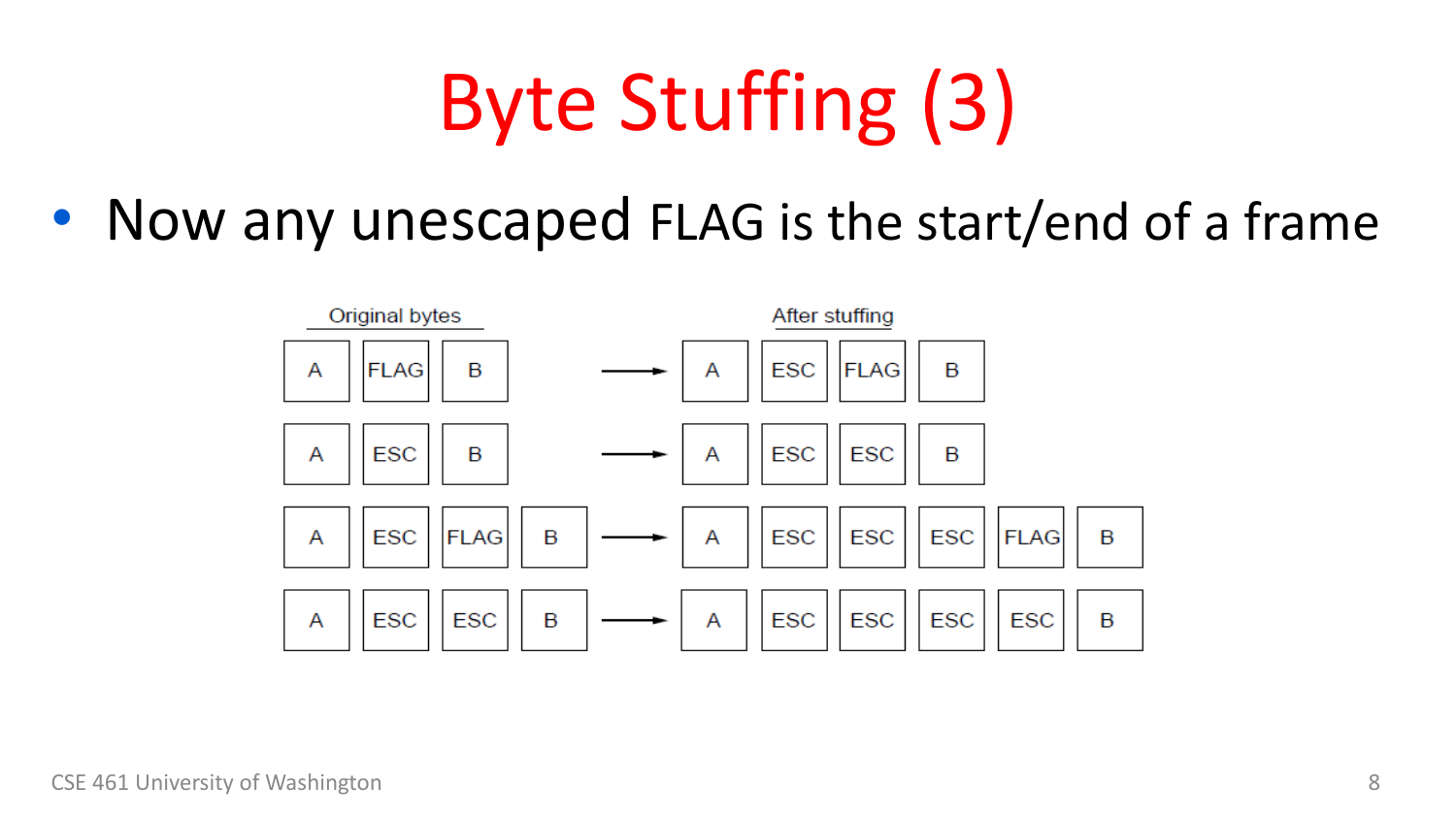## Bit Stuffing

- Can stuff at the bit level too
	- Call a flag six consecutive 1s
	- On transmit, after five 1s in the data, insert a 0
	- On receive, a 0 after five 1s is deleted

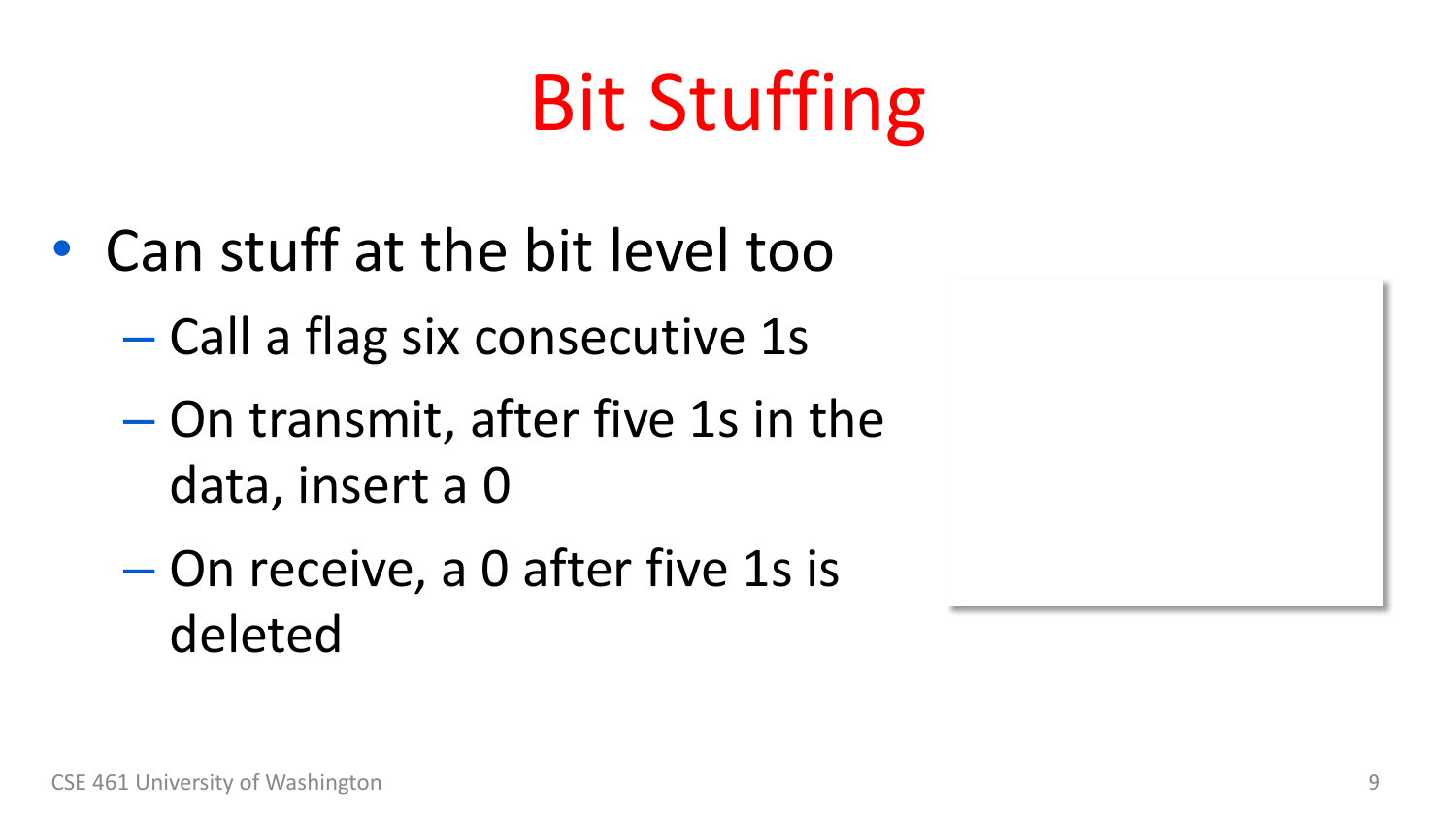### Bit Stuffing (2)

• Example:

Transmitted bits with stuffing Data bits 01101111111111111111110010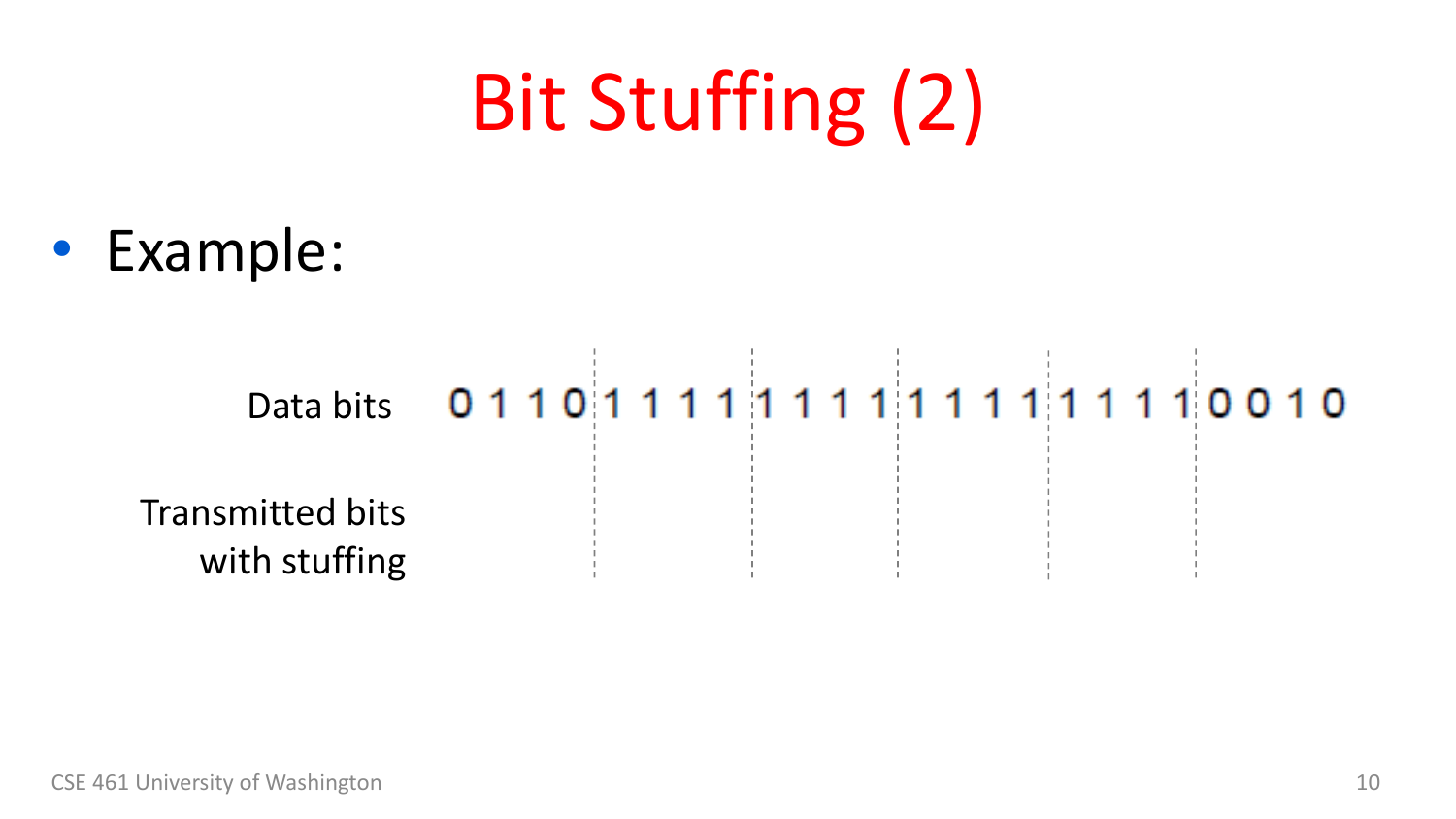# Bit Stuffing (3)

• So how does it compare with byte stuffing?

Data bits011011111111111111110010

Transmitted bits 011011111011 1010010 with stuffing Stuffed bits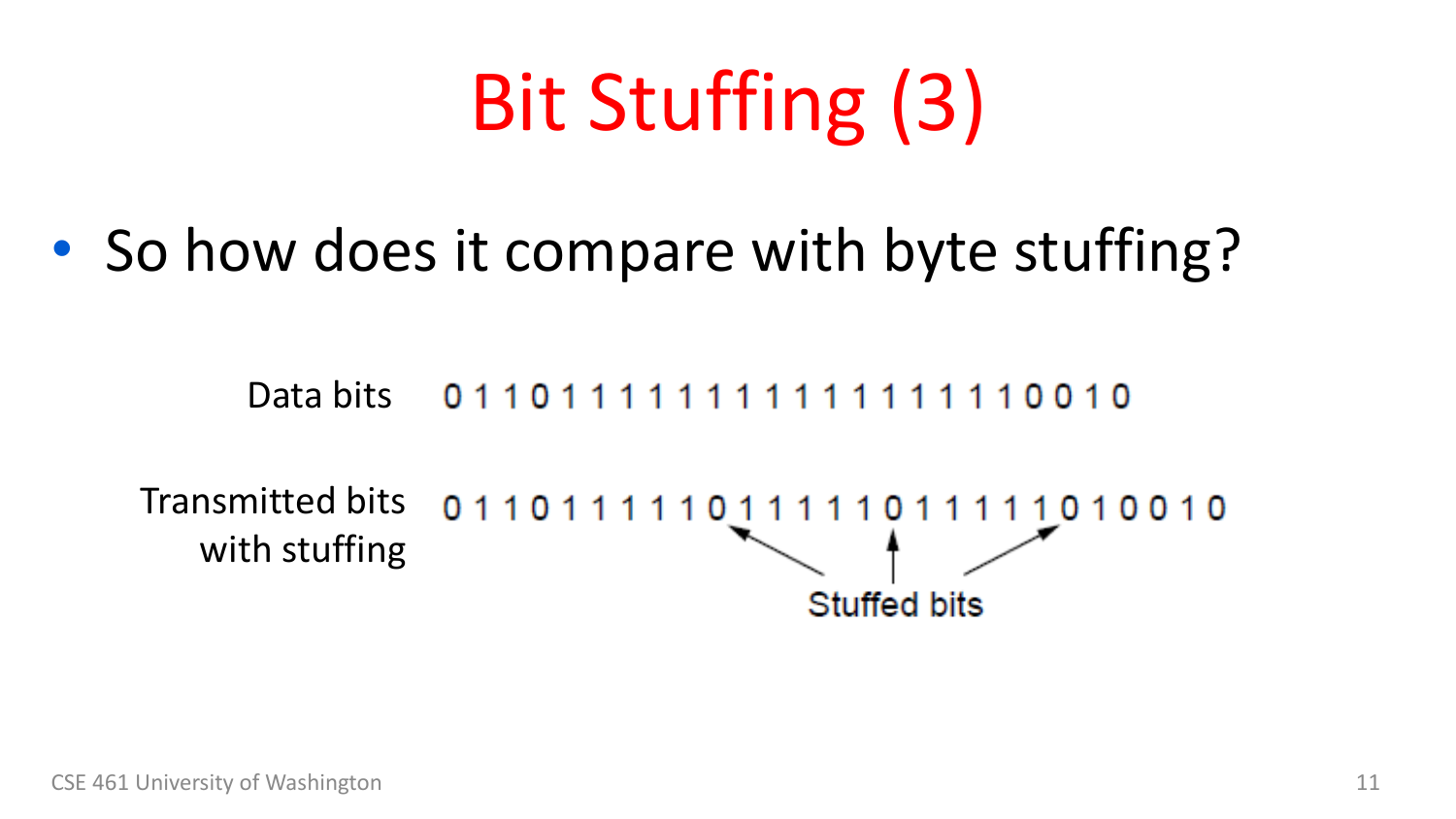#### Topic

- Some bits will be received in error due to noise. What can we do?
	- Detect errors with codes **»**
	- Correct errors with codes **»**
	- Retransmit lost frames ←Later
- Reliability is a concern that cuts across the layers – we'll see it again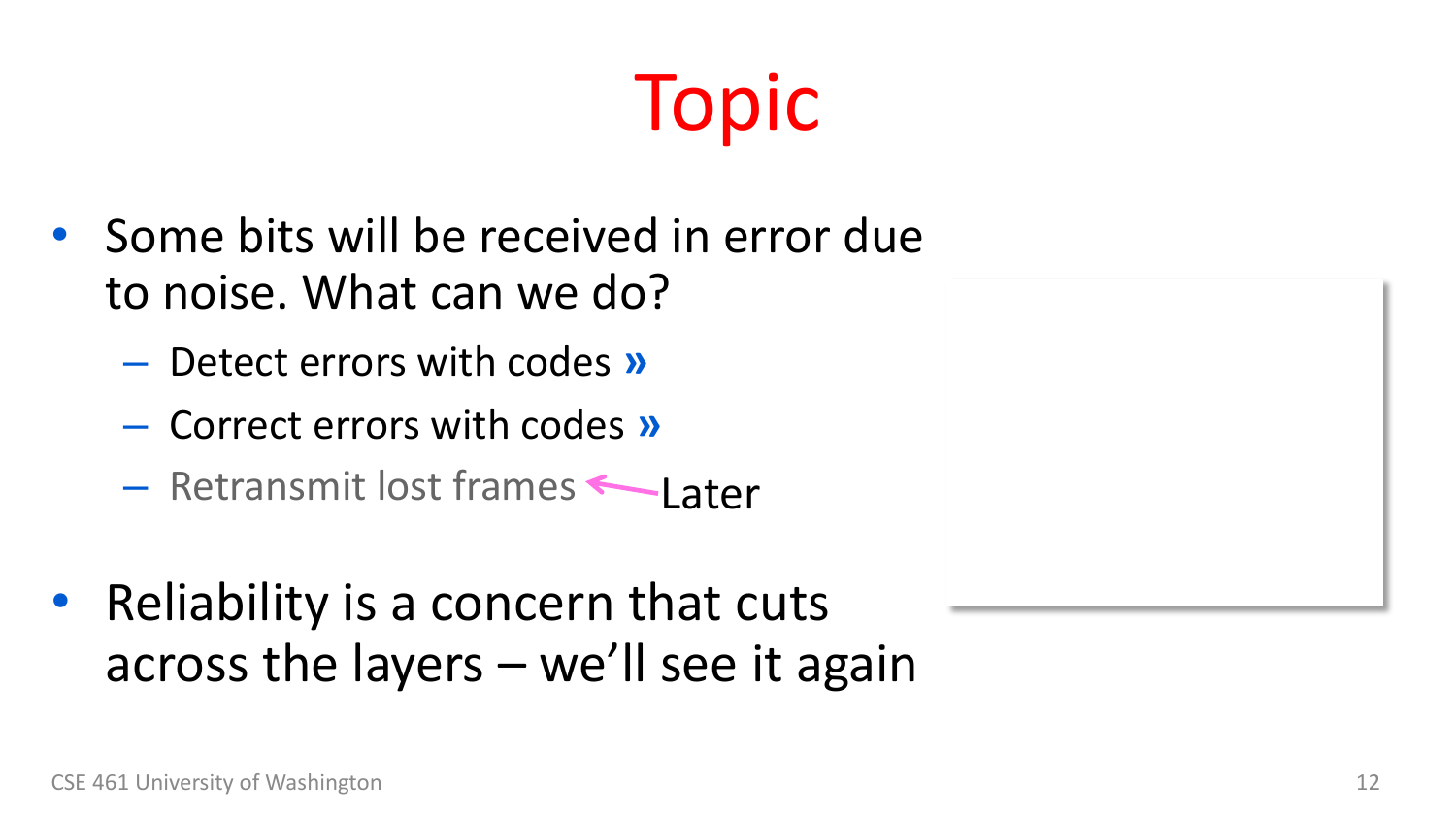#### Problem – Noise may flip received bits

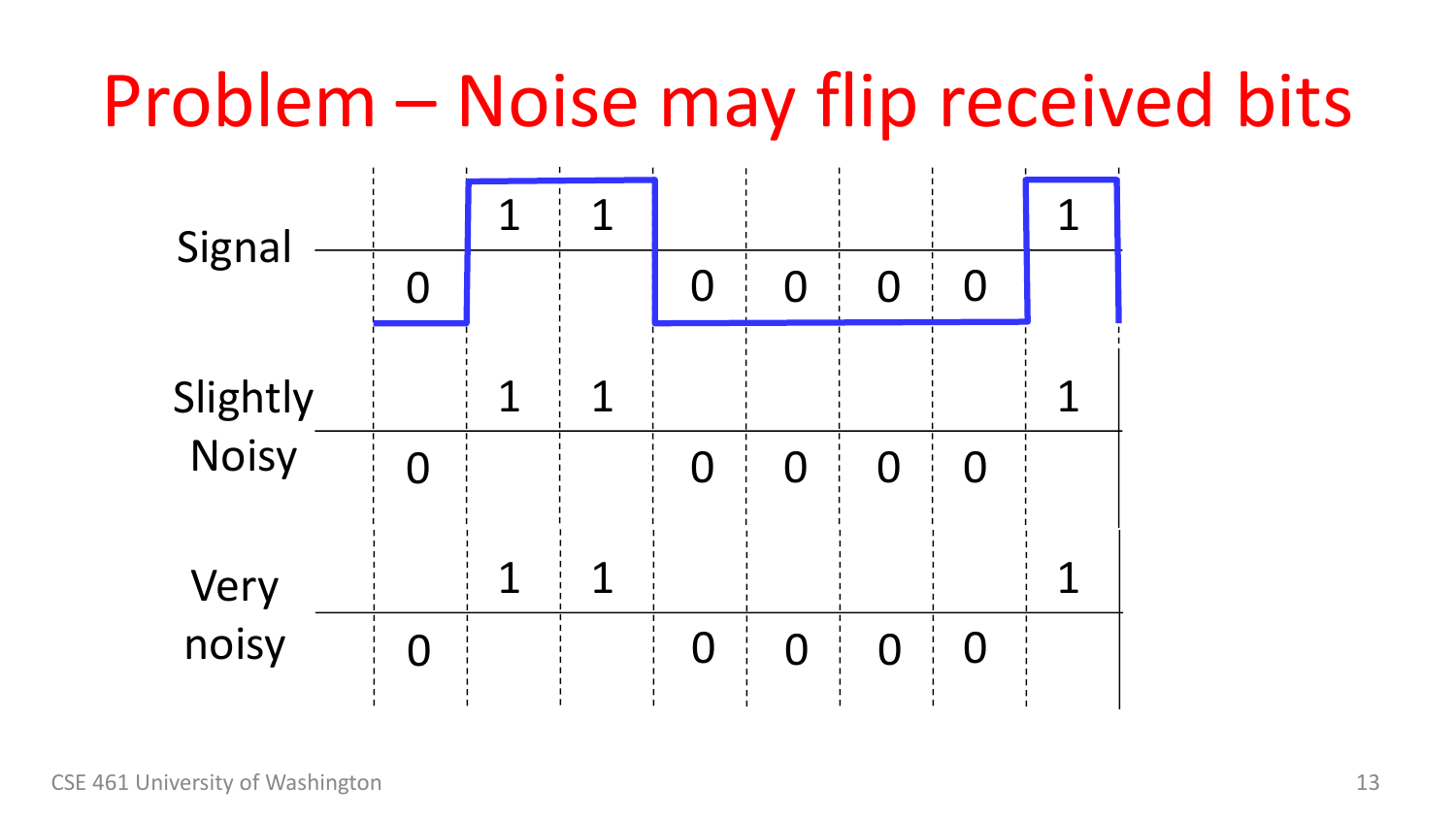### Approach – Add Redundancy

- Error detection codes
	- Add check bits to the message bits to let some errors be detected
- Error correction codes
	- Add more check bits to let some errors be corrected
- Key issue is now to structure the code to detect many errors with few check bits and modest computation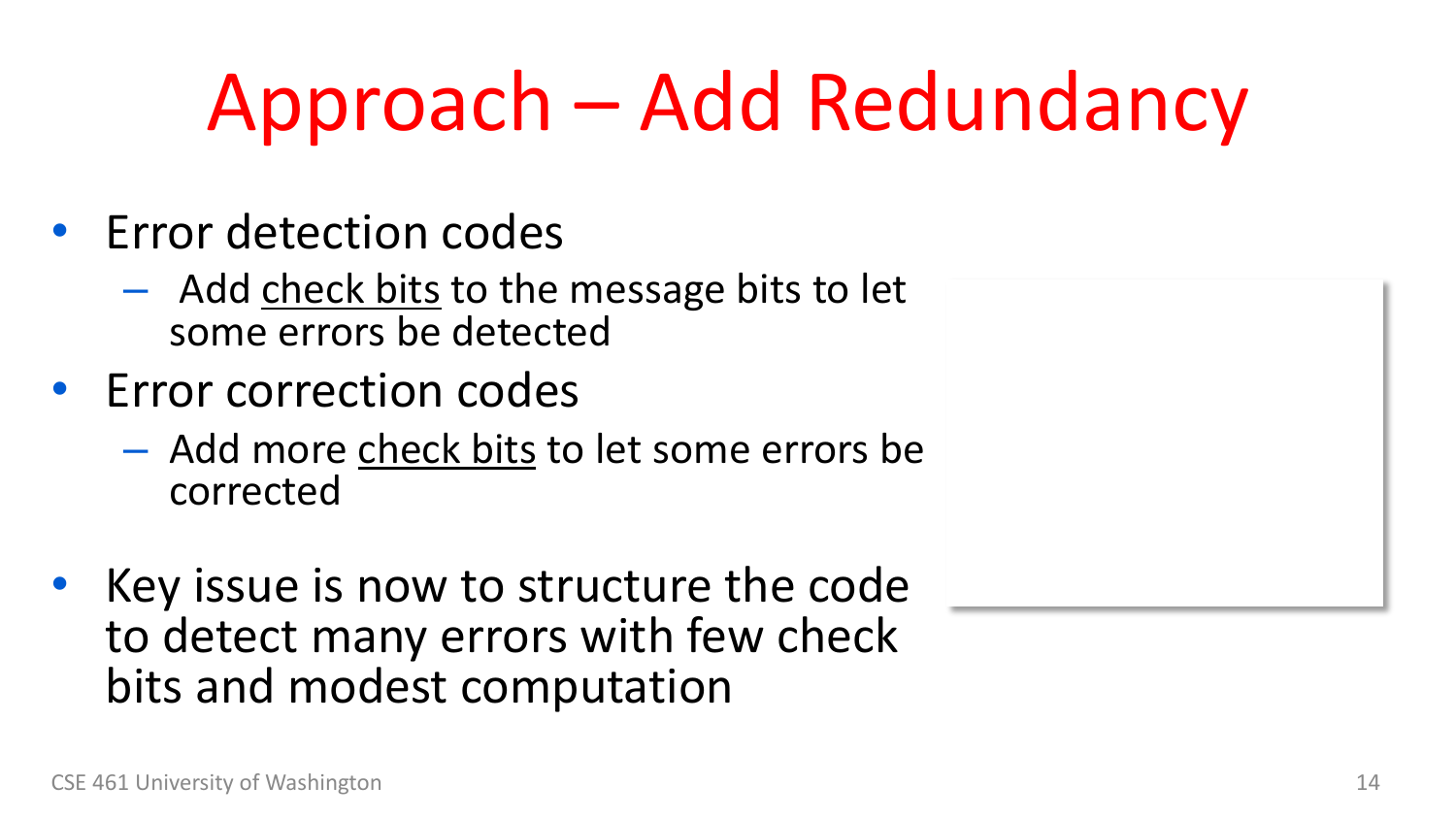### Motivating Example

- A simple code to handle errors:
	- Send two copies! Error if different.

- How good is this code?
	- How many errors can it detect/correct?
	- How many errors will make it fail?

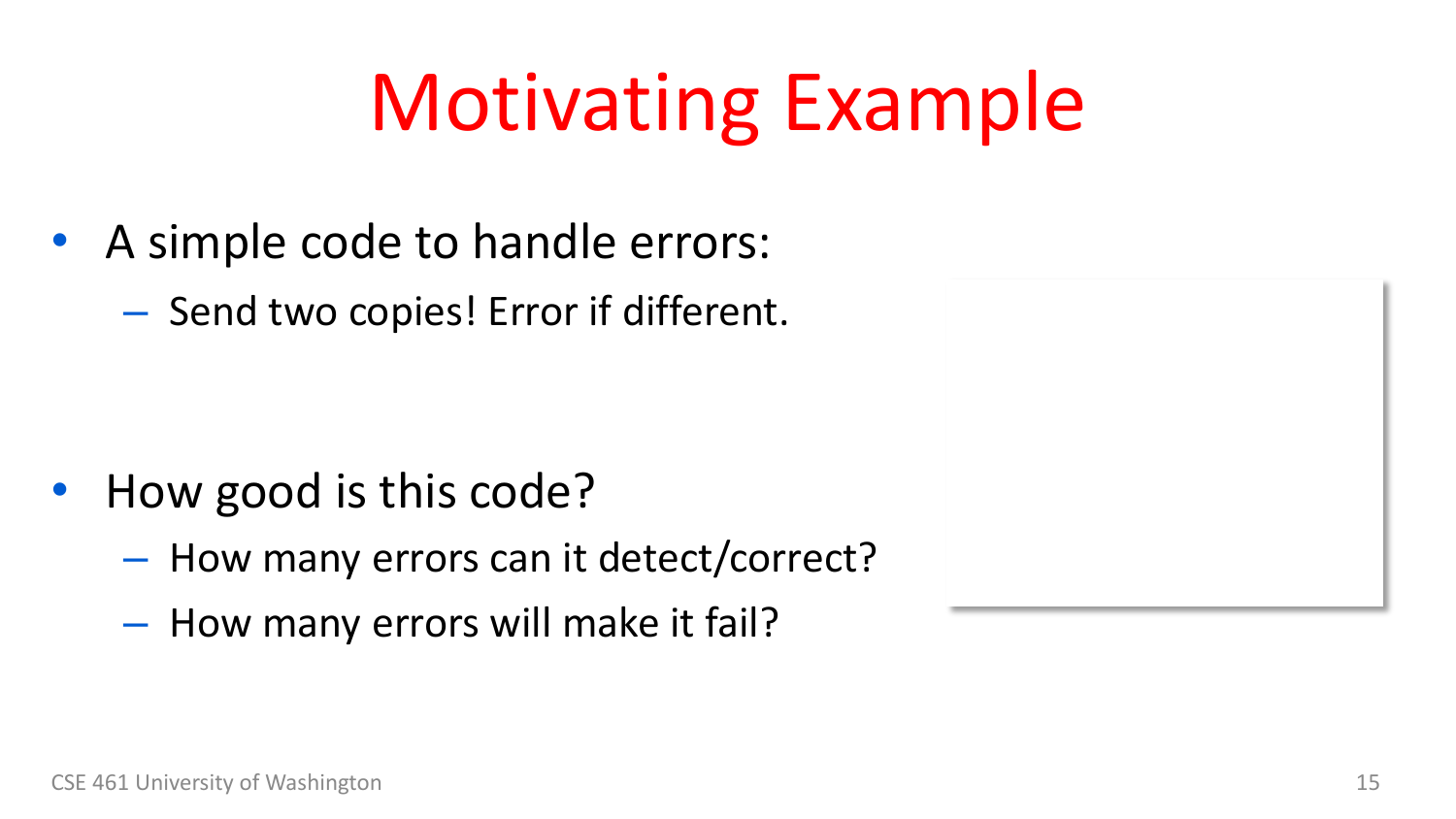# Motivating Example (2)

- We want to handle more errors with less overhead
	- Will look at better codes; they are applied mathematics
	- But, they can't handle all errors
	- And they focus on accidental errors (will look at secure hashes later)

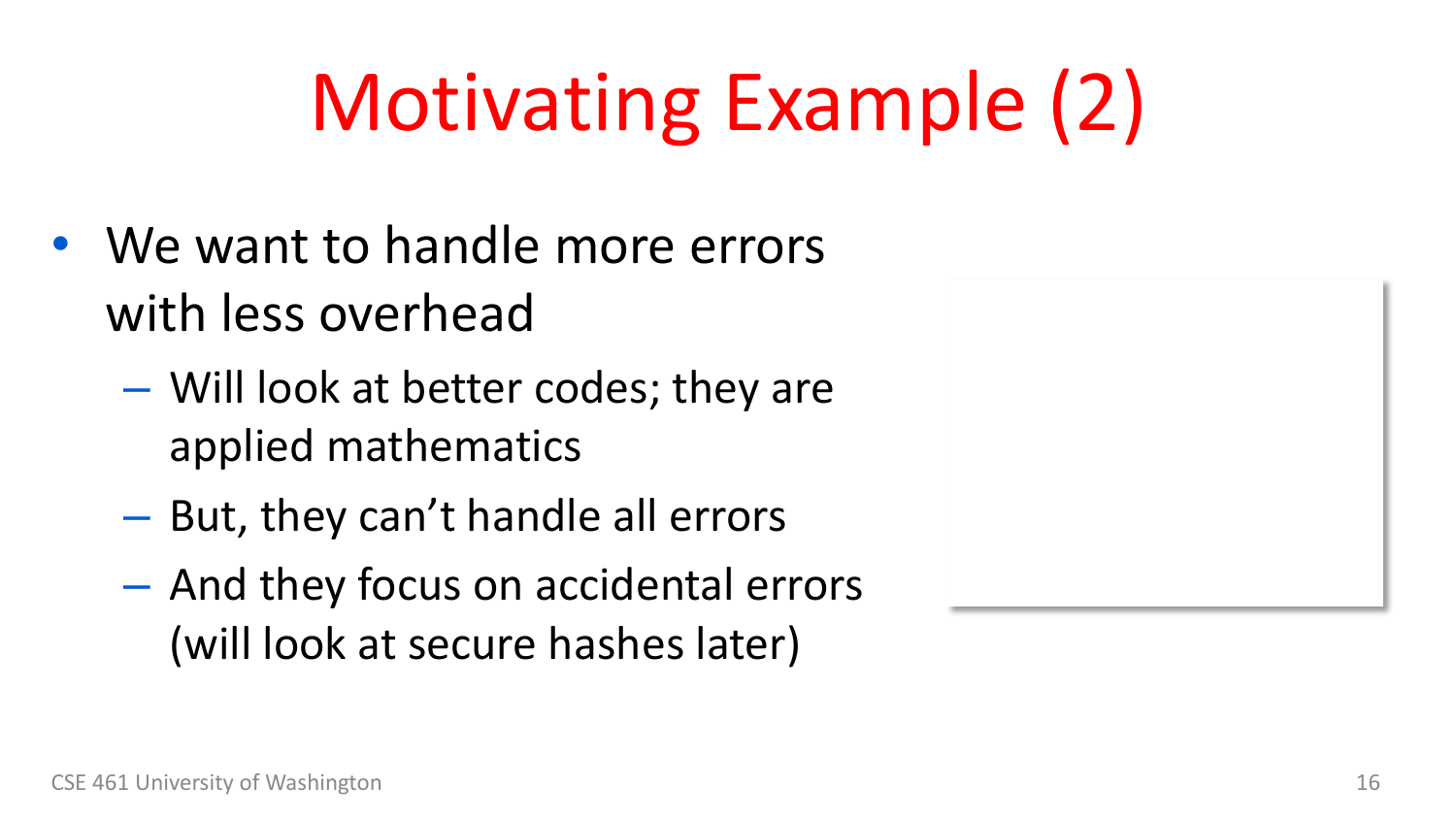### Using Error Codes

• Codeword consists of D data plus R check bits (=systematic block code)

Data bits Check bits

 $D$  | R=fn(D)

• Sender:

– Compute R check bits based on the D data bits; send the codeword of D+R bits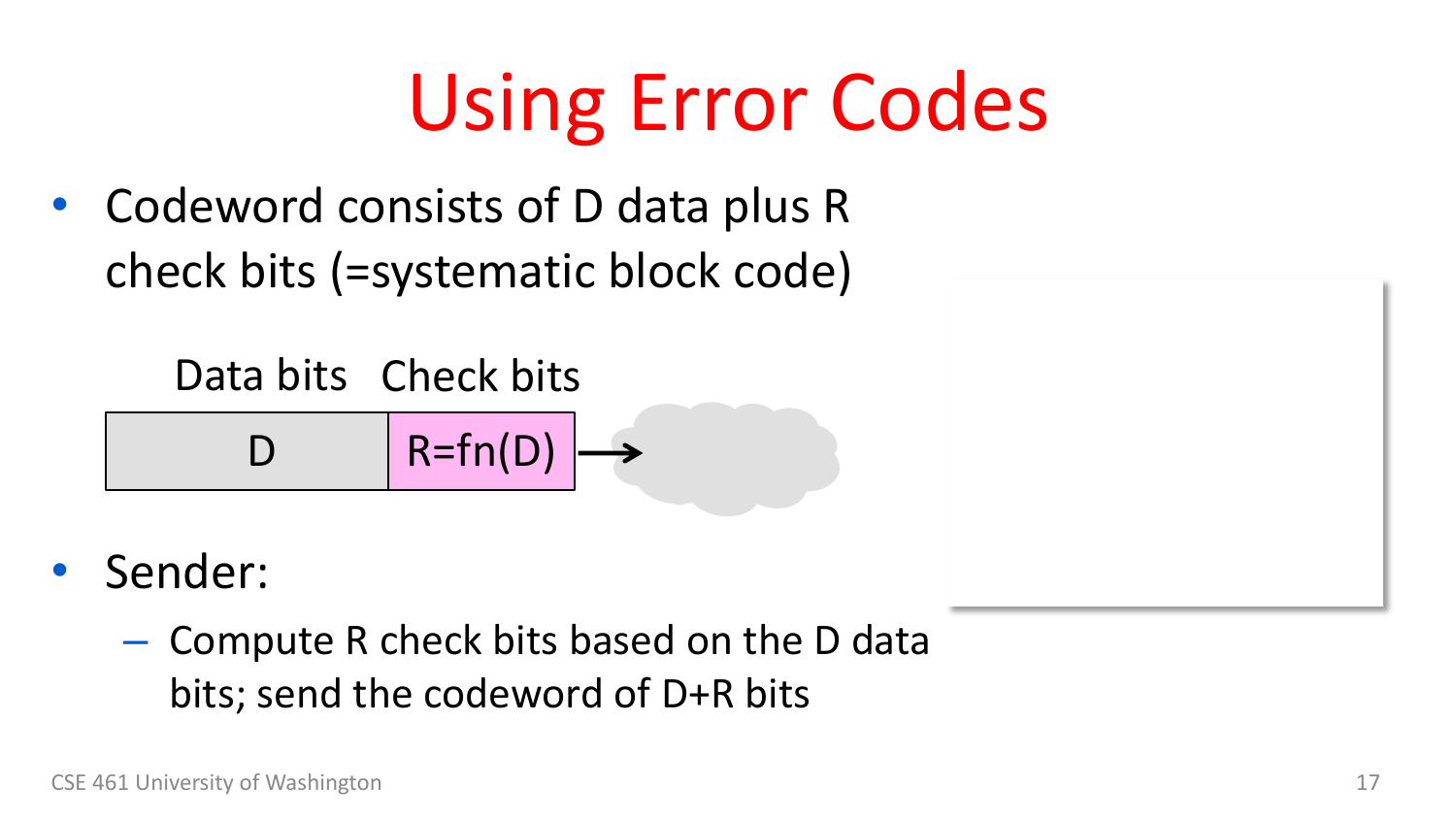# Using Error Codes (2)

- Receiver:
	- Receive D+R bits with unknown errors
	- Recompute R check bits based on the D data bits; error if R doesn't match R'

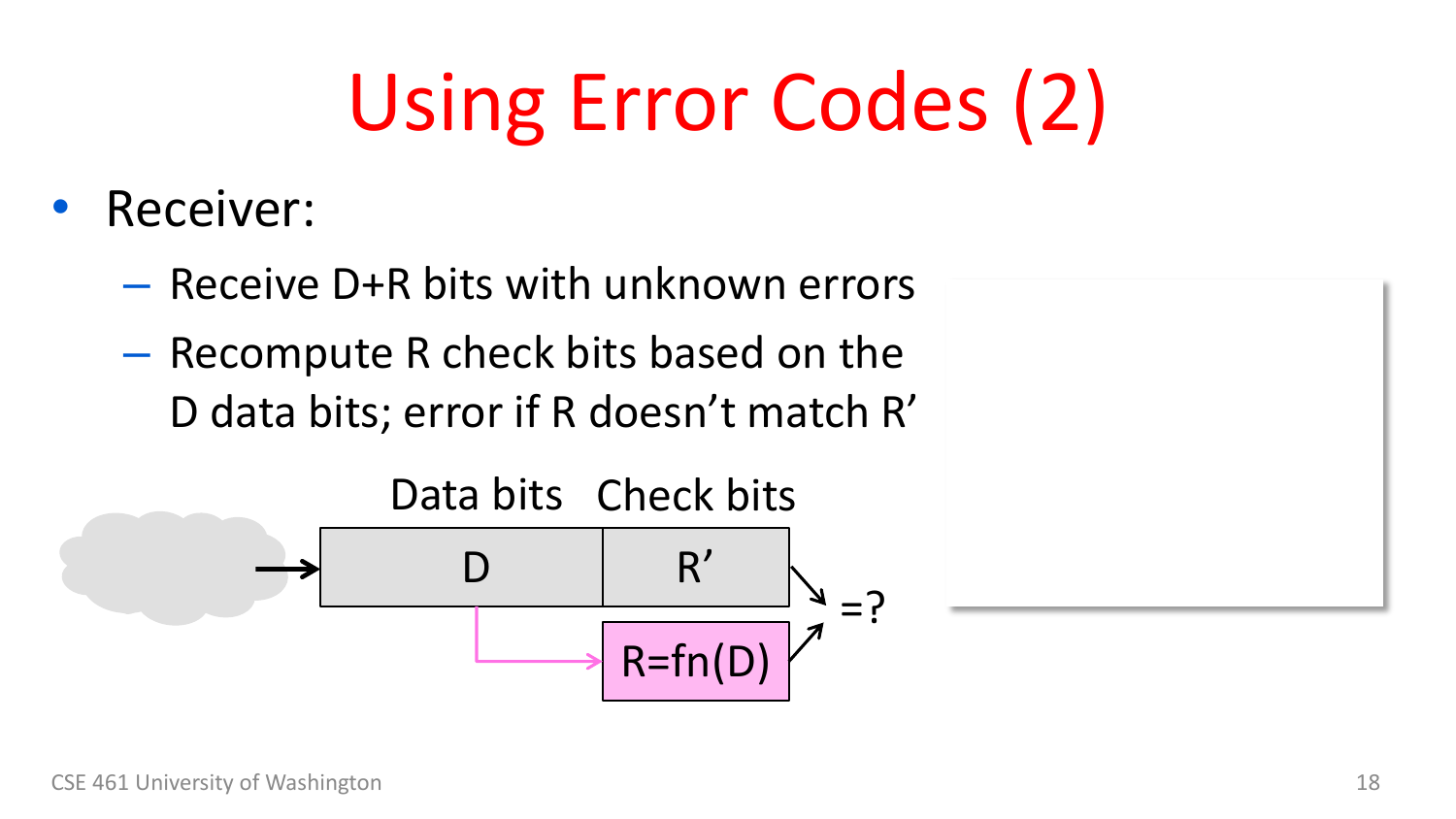### Intuition for Error Codes

• For D data bits, R check bits:



• Randomly chosen codeword is unlikely to be correct; overhead is low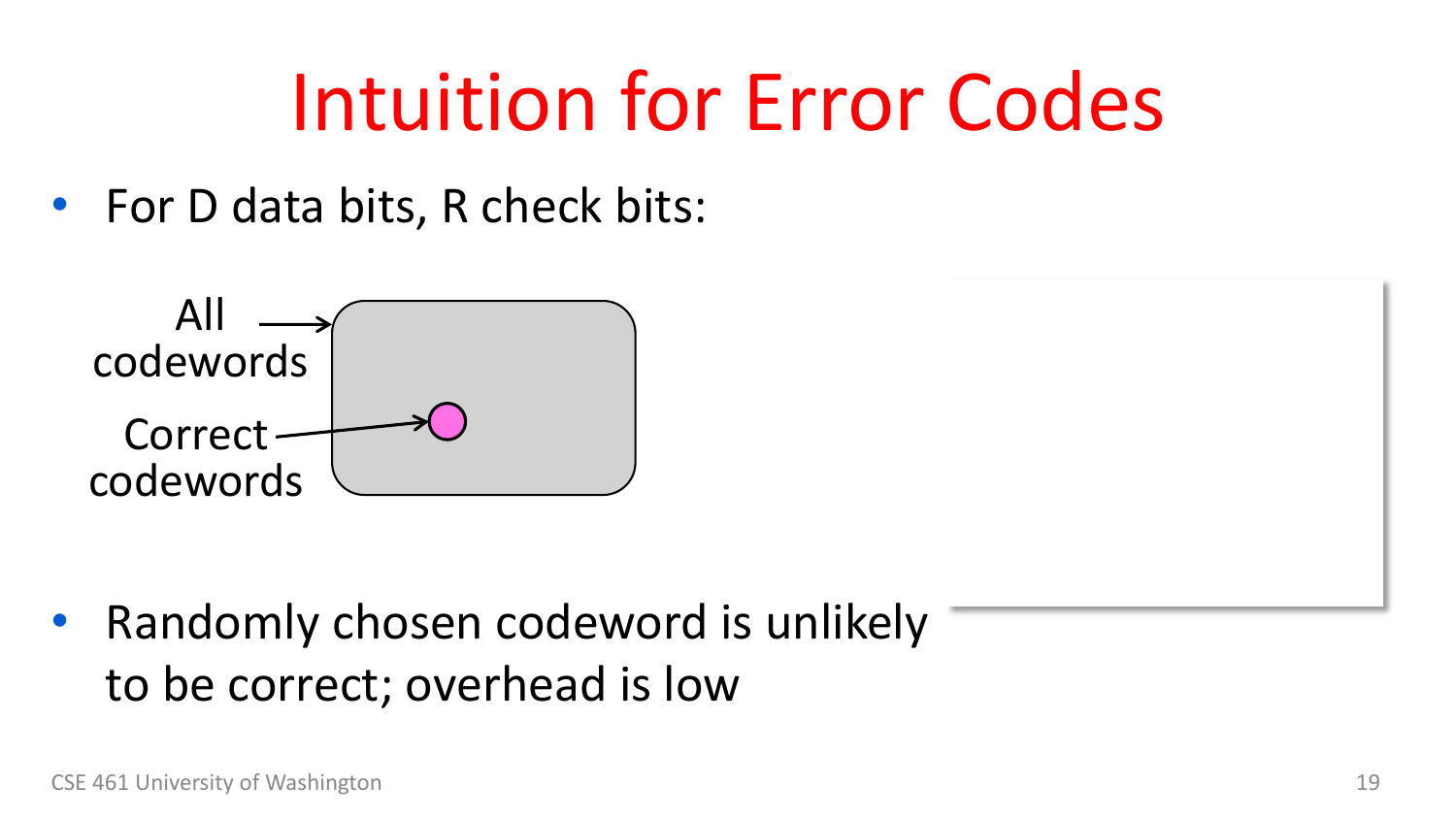### R.W. Hamming (1915-1998)

- Much early work on codes:
	- "Error Detecting and Error Correcting Codes", BSTJ, 1950
- See also:
	- "You and Your Research", 1986



Source: IEEE GHN, © 2009 IEEE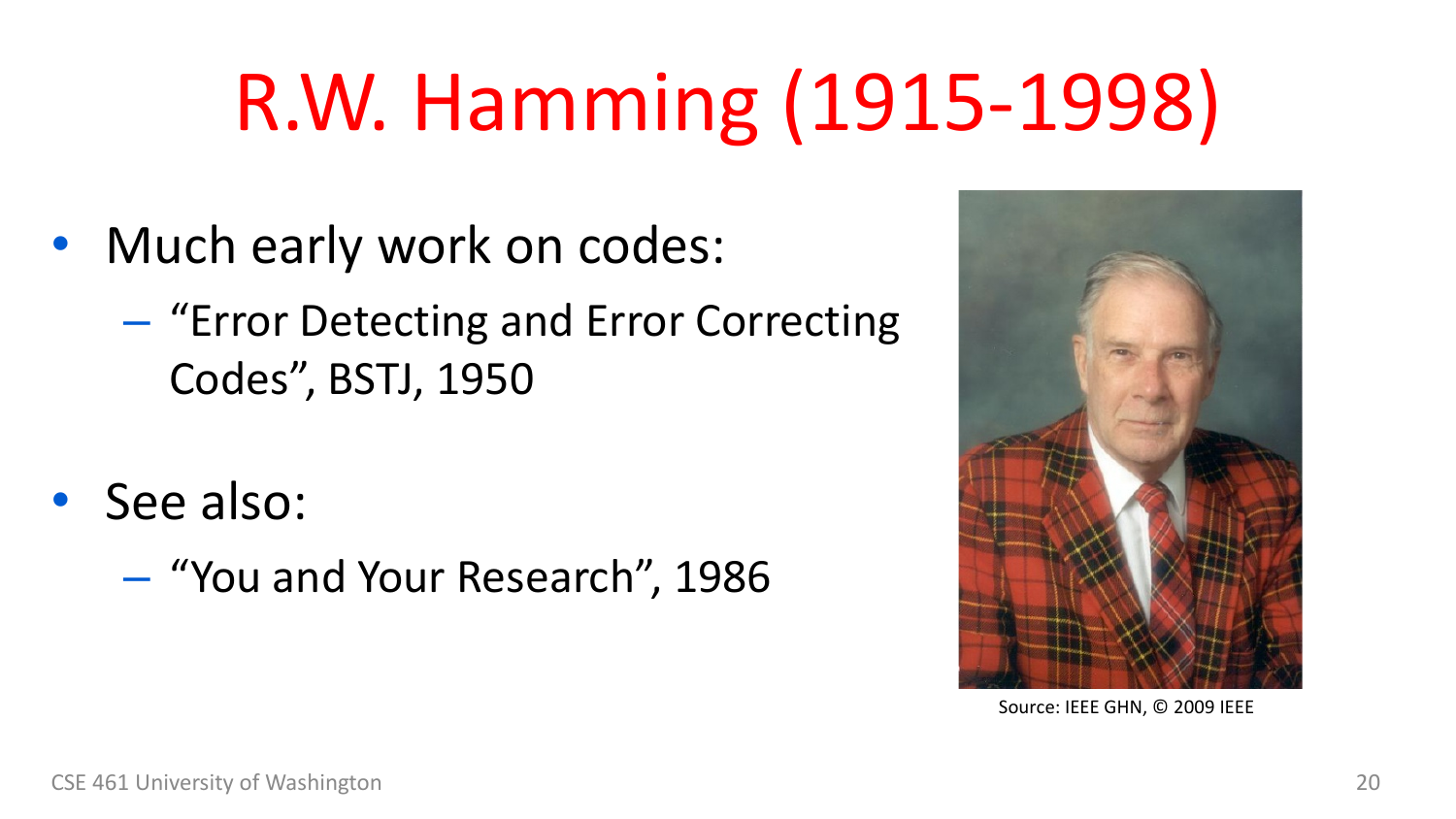### Hamming Distance

• Distance is the number of bit flips needed to change  $D_1$  to  $D_2$ 

• Hamming distance of a code is the minimum distance between any pair of codewords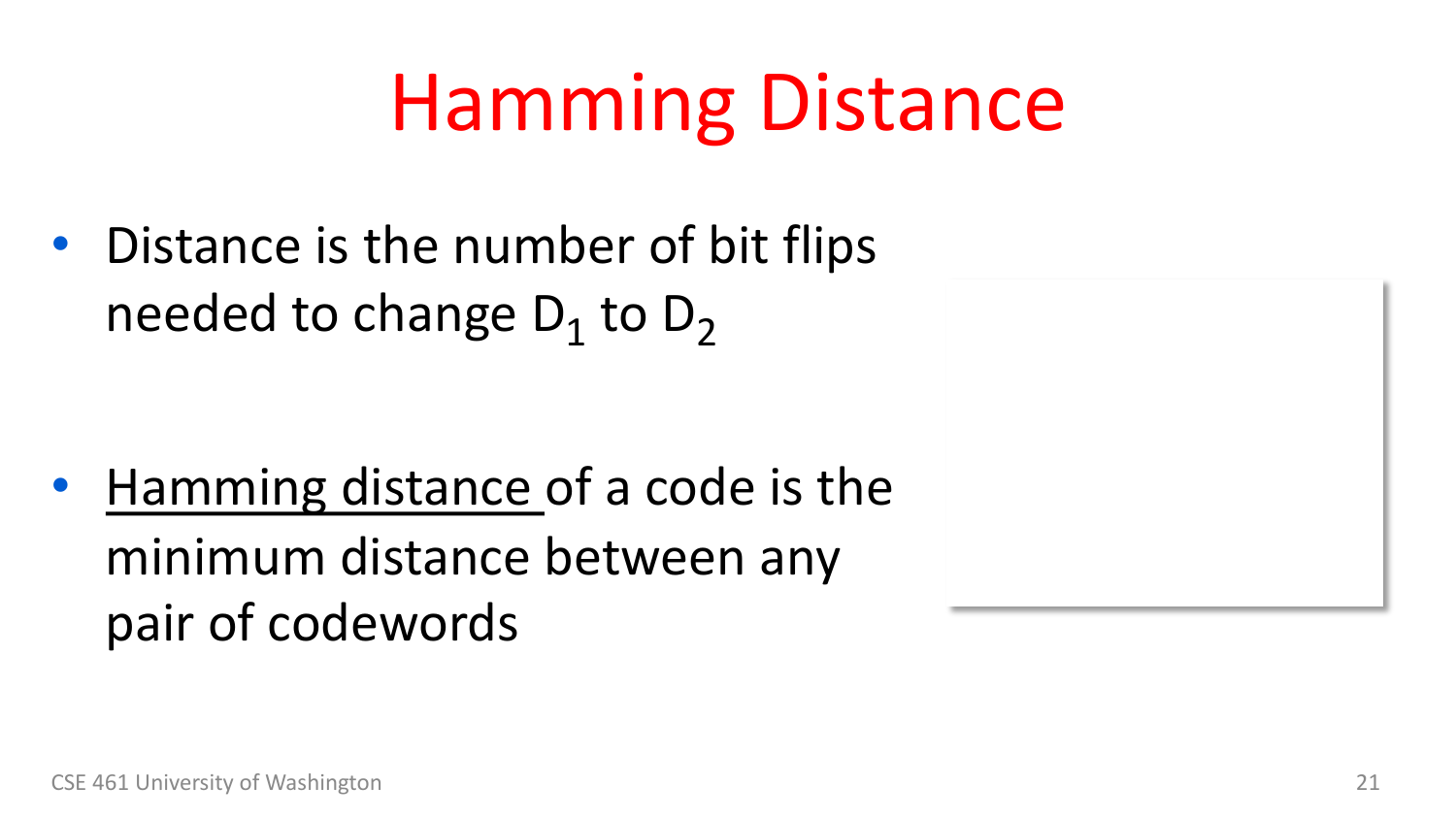# Hamming Distance (2)

- Error detection:
	- For a code of distance d+1, up to d errors will always be detected